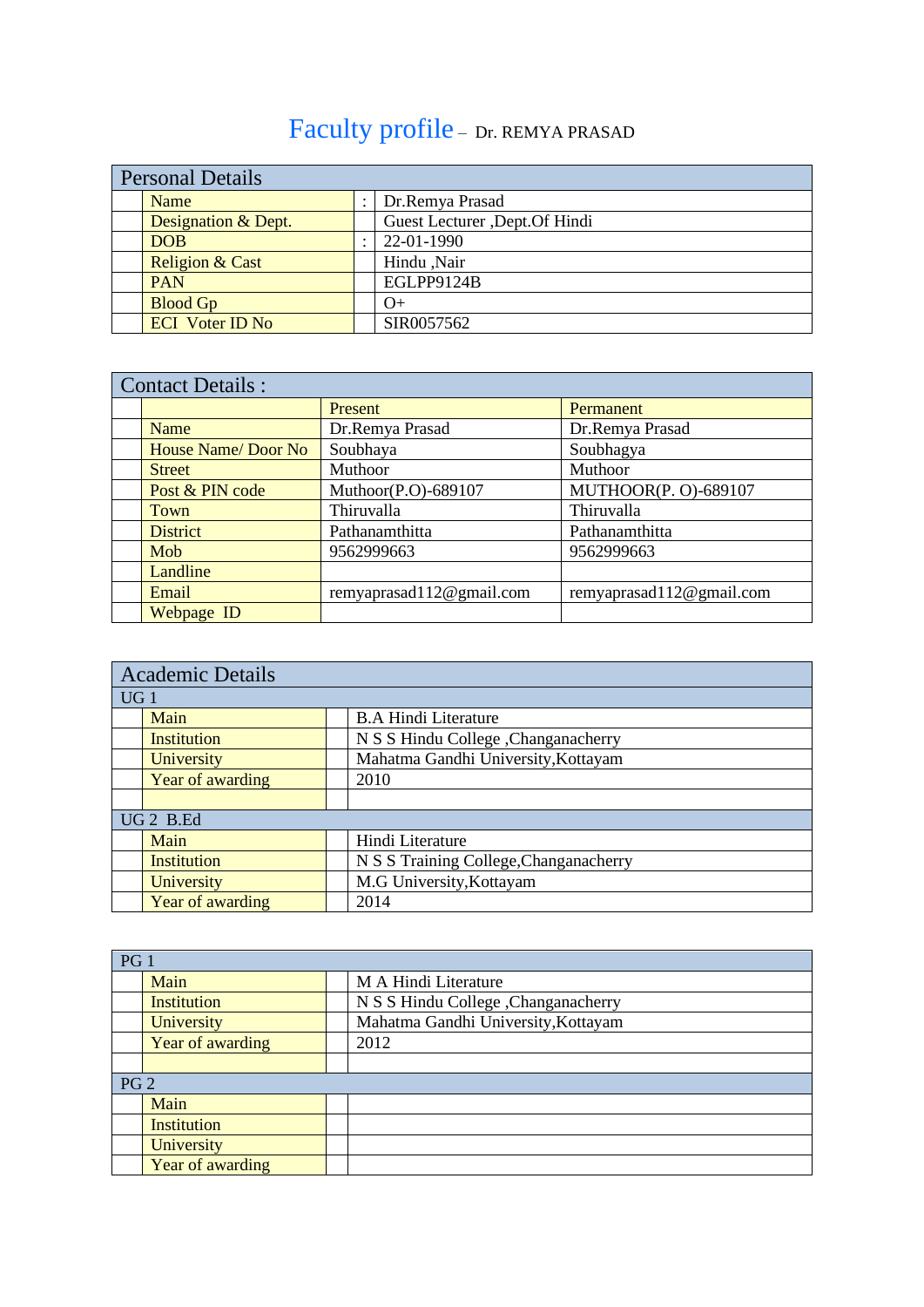| M.Phil              |  |  |  |  |  |
|---------------------|--|--|--|--|--|
| Subject             |  |  |  |  |  |
| <b>Institution</b>  |  |  |  |  |  |
| University          |  |  |  |  |  |
| Year of awarding    |  |  |  |  |  |
| Title of the Thesis |  |  |  |  |  |

| Ph.D.               |                                     |  |  |  |
|---------------------|-------------------------------------|--|--|--|
| <b>Subject</b>      | Hindi Lierature                     |  |  |  |
| <b>Institution</b>  | N S S Hindu College Changanacherry  |  |  |  |
| University          | M.G University, Kottaym             |  |  |  |
| Year of awarding    | 2020                                |  |  |  |
| Title of the Thesis | VIVEKI RAI KE UPANYASON MEIN GRAMIN |  |  |  |
|                     | <b>YATHARTH</b>                     |  |  |  |

|             | Teaching / Research / Professional Experience |                                          |                       |           |  |  |  |  |
|-------------|-----------------------------------------------|------------------------------------------|-----------------------|-----------|--|--|--|--|
| Period      |                                               | Institution / Organization / company     | Post                  | Temp/     |  |  |  |  |
| From        | <b>To</b>                                     |                                          |                       | Permanent |  |  |  |  |
| $01 - 01 -$ | $31 -$                                        | Dept Of Hindi, BCM College, Kottayam     | <b>Guest Lecturer</b> | Temporary |  |  |  |  |
| 2021        | $0.5 -$                                       |                                          |                       |           |  |  |  |  |
|             | 2021                                          |                                          |                       |           |  |  |  |  |
| $23-06-$    | On                                            | Dept of Hindi, ST. Thomas College, Ranni | <b>Guest Lecturer</b> | Temporary |  |  |  |  |
| 2021        | Going                                         |                                          |                       |           |  |  |  |  |
|             |                                               |                                          |                       |           |  |  |  |  |
|             |                                               |                                          |                       |           |  |  |  |  |

|      | Papers handling at present as per university syllabus |           |  |  |  |  |  |
|------|-------------------------------------------------------|-----------|--|--|--|--|--|
| Sem# | UG                                                    | <b>PG</b> |  |  |  |  |  |
|      | Prose & One Act Plays - BA/B.Sc                       |           |  |  |  |  |  |
|      | Prose & Mass Media $- B$ .Com                         |           |  |  |  |  |  |
|      | Short Stories & Novel $-$ BA/B.Sc                     |           |  |  |  |  |  |
|      | Poetry, Commercial Correspondence &                   |           |  |  |  |  |  |
|      | $Translation - B. Com$                                |           |  |  |  |  |  |
|      | Poetry, Grammar & Translation $-B.A/B.Sc$             |           |  |  |  |  |  |
|      | Drama & Long Poem-B A/B.Sc                            |           |  |  |  |  |  |
|      |                                                       |           |  |  |  |  |  |
|      |                                                       |           |  |  |  |  |  |

| Refresher / Orientation programmes attended |  |                        |            |             |          |  |  |
|---------------------------------------------|--|------------------------|------------|-------------|----------|--|--|
| Date                                        |  | Name of Academic Staff | University | Refresher/  | Course # |  |  |
| From<br>To                                  |  | College                |            | Orientation |          |  |  |
|                                             |  |                        |            |             |          |  |  |
|                                             |  |                        |            |             |          |  |  |
|                                             |  |                        |            |             |          |  |  |
|                                             |  |                        |            |             |          |  |  |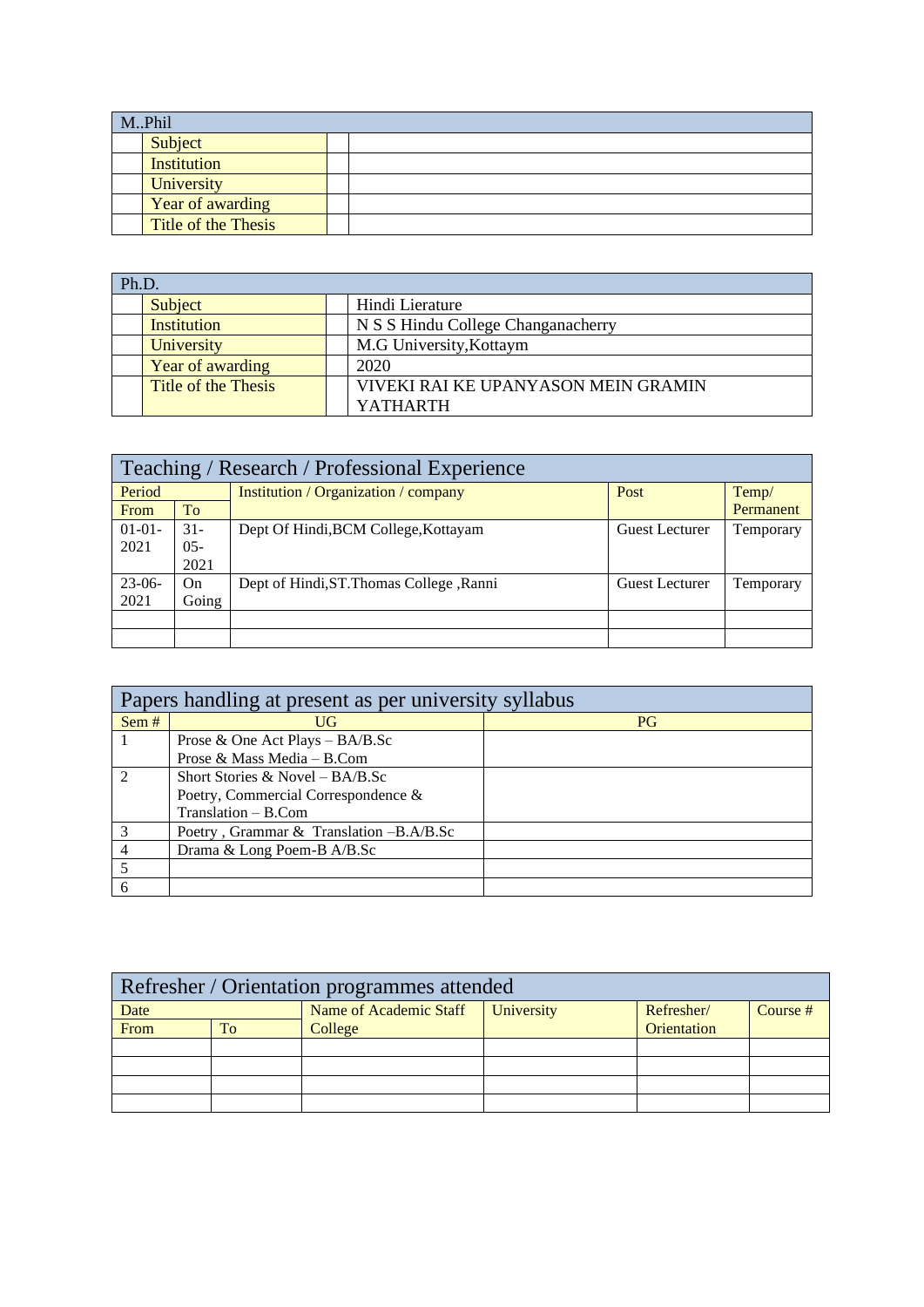|                                                  | Symposia / Workshops attended<br>Seminars / |                                           |                   |                                                                                         |                                           |                         |  |  |  |
|--------------------------------------------------|---------------------------------------------|-------------------------------------------|-------------------|-----------------------------------------------------------------------------------------|-------------------------------------------|-------------------------|--|--|--|
| Level<br>(State)<br>/National/<br>International) | Sem/<br>Symp /<br>Workshop                  | Participation<br>(Delegate/<br>Presenter) | Organiser         | <b>Theme</b>                                                                            | Venue                                     | Date $/(s)$             |  |  |  |
| International                                    | Seminar                                     | Presenter                                 | Dept.Of<br>Hindi  | Aadhunik yug<br>mein jansanchar<br>ke vividh aayam                                      | Sreenarayana College for<br>Women, Kollam | $20,21,22 -$<br>01-2020 |  |  |  |
| National                                         | Seminar                                     | Presenter                                 | Dept.of<br>Hindi  | Viveki Rai Ke<br>'Namami<br>Gramam mein<br>Gramin Samasya                               | K.E College, Mannanam                     | $20 - 12$<br>2016       |  |  |  |
| <b>National</b>                                  | Seminar                                     | Presenter                                 | Dept. Of<br>Hindi | Doud Upanyas<br>Mein Jeevan<br>Sangharsh<br>Utharadhunikatha<br>Ke Pariprekshya<br>mein | N S S Hindu<br>College, Chanaganacherry   | $11,12 -08$ -<br>2015   |  |  |  |
| National                                         | Seminar                                     | Presenter                                 | Dept. Of<br>Hindi | Jan-Jati Samasya<br>Ke sandharbh<br>mein Babool                                         | Maharajas College<br>Ernakulam            | $9,10-11-$<br>2017      |  |  |  |

|                | Projects handled by the faculty |  |
|----------------|---------------------------------|--|
|                | Project title                   |  |
|                | <b>Discipline</b>               |  |
|                | Funding Agency & amt.           |  |
|                | Year of commencement            |  |
|                | <b>Status</b>                   |  |
|                | (completed/ongoing)             |  |
|                | Collaboration if any            |  |
| $\overline{2}$ | Project title                   |  |
|                | <b>Discipline</b>               |  |
|                | Funding Agency & amt.           |  |
|                | Year of commencement            |  |
|                | Status (completed/ongoing       |  |
|                | Collaboration if any            |  |

|               | Faculty as collaborator in other projects |  |  |  |  |  |  |
|---------------|-------------------------------------------|--|--|--|--|--|--|
|               | Project title                             |  |  |  |  |  |  |
|               | <b>Discipline</b>                         |  |  |  |  |  |  |
|               | Funding Agency & amt.                     |  |  |  |  |  |  |
|               | <b>Principal Investigator</b>             |  |  |  |  |  |  |
|               | Year of commencement                      |  |  |  |  |  |  |
|               | Status (completed/ongoing                 |  |  |  |  |  |  |
|               | Collaboration if any                      |  |  |  |  |  |  |
| $\mathcal{L}$ | Project title                             |  |  |  |  |  |  |
|               | <b>Discipline</b>                         |  |  |  |  |  |  |
|               | Funding Agency & amt.                     |  |  |  |  |  |  |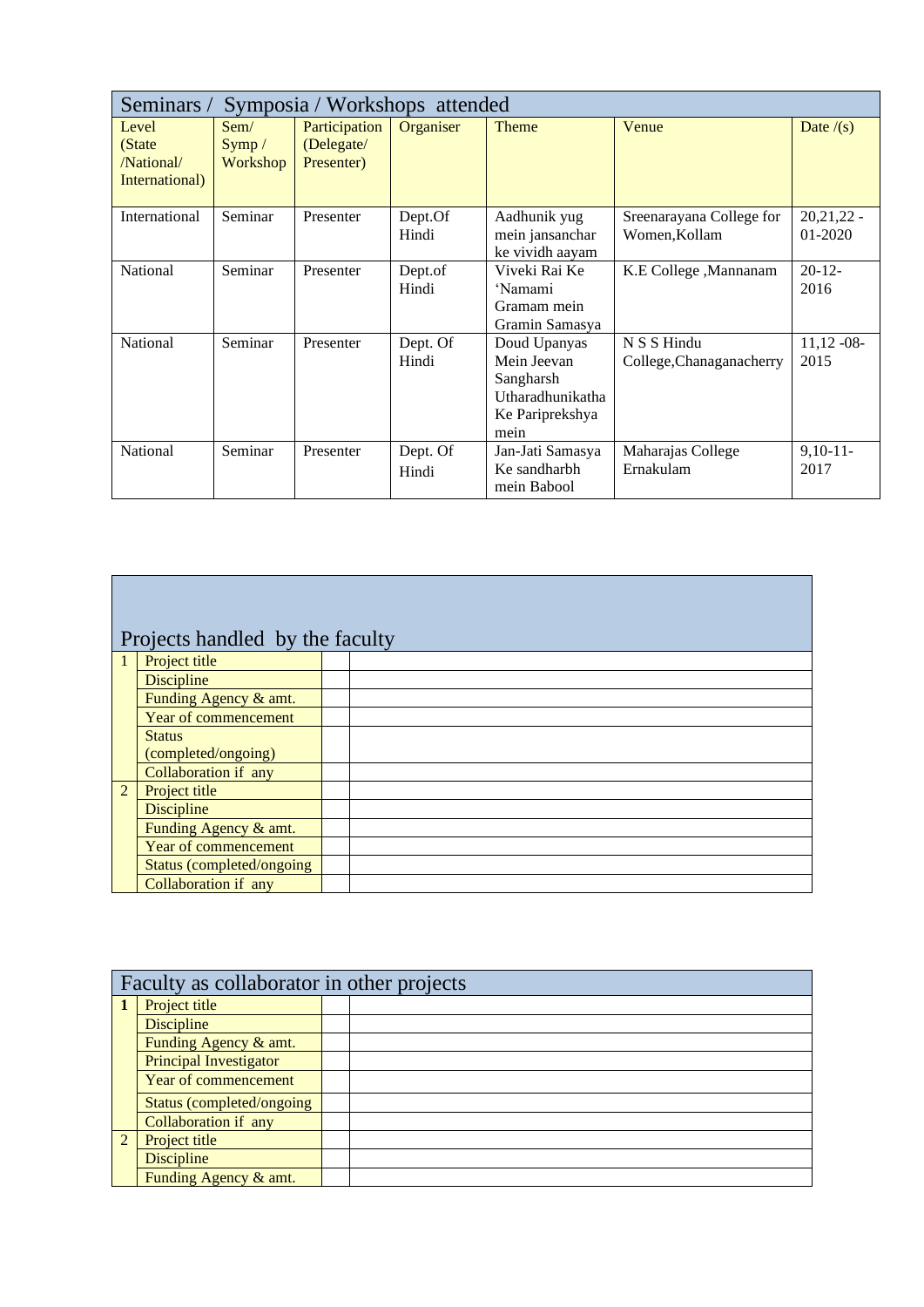| <b>Principal Investigator</b> |  |
|-------------------------------|--|
| Year of commencement          |  |
| Status (completed/ongoing)    |  |
| Collaboration if any          |  |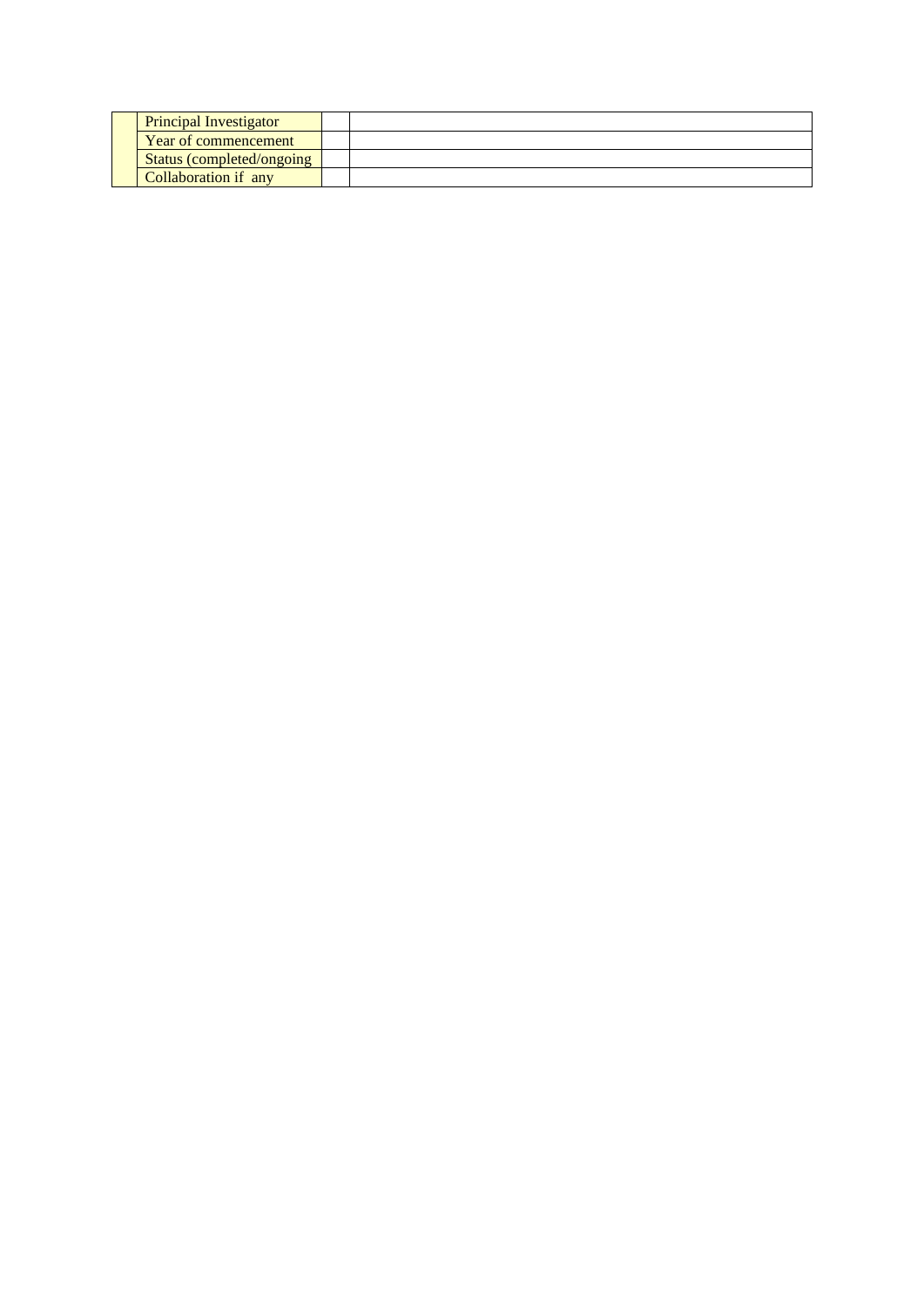|                |                              | Publications – Paper / Chapter - in National / International - Journals / Books |  |  |  |  |  |
|----------------|------------------------------|---------------------------------------------------------------------------------|--|--|--|--|--|
| $\mathbf{1}$   | Author/ $(S)$                | Dr.Suneel Bapu Bansod                                                           |  |  |  |  |  |
|                | <b>Year of Publn</b><br>2018 |                                                                                 |  |  |  |  |  |
|                | <b>Title of Paper</b>        | Media - Lekhan                                                                  |  |  |  |  |  |
|                | Name of Journal              | Aadhunik Hindi Sahitya Charchit Aayam                                           |  |  |  |  |  |
|                | Vol & Issue                  | 1 St volume                                                                     |  |  |  |  |  |
|                | Page No(s.)                  | 133-137                                                                         |  |  |  |  |  |
| $\overline{2}$ | Author/ $(S)$                | Dr. Vikas Kumar Sinh                                                            |  |  |  |  |  |
|                | <b>Year of Publn</b>         | April- June 2018                                                                |  |  |  |  |  |
|                | <b>Title of Paper</b>        | Viveki Rai ke Upanyasom Mein Chitrith Sanskrithik Parivesh                      |  |  |  |  |  |
|                | Name of Journal              | Parmitha                                                                        |  |  |  |  |  |
|                | Vol & Issue                  | 11 Volume                                                                       |  |  |  |  |  |
|                | Page No(s.)                  | 52-54                                                                           |  |  |  |  |  |
| $\overline{3}$ | Author/ $(S)$                | Dr. Ambili V.S                                                                  |  |  |  |  |  |
|                | <b>Year of Publn</b>         | 2016                                                                            |  |  |  |  |  |
|                | <b>Title of Paper</b>        | Viveki Rai Ke Upanyson Mein Naree Shoshan                                       |  |  |  |  |  |
|                | Name of Journal              | Samakaleen Hindi Sahitya Mein Mahilaom ka Shoshan                               |  |  |  |  |  |
|                | Vol & Issue                  | 1 st volume                                                                     |  |  |  |  |  |
|                | Page No(s.)                  | 83-86                                                                           |  |  |  |  |  |
| $\overline{4}$ | Author/ $(S)$                | Dr. Seema Cahndran                                                              |  |  |  |  |  |
|                | <b>Year of Publn</b>         | August 2015                                                                     |  |  |  |  |  |
|                | <b>Title of Paper</b>        | Doud Upanyas Mein Jeevan Sangharsh Uttaradhunikata Ke Paripreksya Mein          |  |  |  |  |  |
|                | Name of Journal              | Aahunik Hindi Sahitya Mein Samajik Chetna                                       |  |  |  |  |  |
|                | Vol & Issue                  | 1 st volume                                                                     |  |  |  |  |  |
|                | Page No(s.)                  | 88-91                                                                           |  |  |  |  |  |
| 5              | Author/ $(S)$                | Dr.Babu Joseph                                                                  |  |  |  |  |  |
|                | <b>Year of Publn</b>         | 2017                                                                            |  |  |  |  |  |
|                | <b>Title of Paper</b>        | Viveki rai ke Namami Gramam Mein Gramin Samasya                                 |  |  |  |  |  |
|                | Name of Journal              | Sahitya Mein Samakaleen Chunouthiyam                                            |  |  |  |  |  |
|                | Vol & Issue                  | 1 st volume                                                                     |  |  |  |  |  |
|                | Page No(s.)                  | 332-336                                                                         |  |  |  |  |  |
| 6              | Author/ $(S)$                |                                                                                 |  |  |  |  |  |
|                | <b>Year of Publn</b>         |                                                                                 |  |  |  |  |  |
|                | <b>Title of Paper</b>        |                                                                                 |  |  |  |  |  |
|                | Name of Journal              |                                                                                 |  |  |  |  |  |
|                | Vol & Issue                  |                                                                                 |  |  |  |  |  |
|                | Page No(s.)                  |                                                                                 |  |  |  |  |  |
| 7              | Author/ $(S)$                |                                                                                 |  |  |  |  |  |
|                | <b>Year of Publn</b>         |                                                                                 |  |  |  |  |  |
|                | <b>Title of Paper</b>        |                                                                                 |  |  |  |  |  |
|                | Name of Journal              |                                                                                 |  |  |  |  |  |
|                | Vol & Issue                  |                                                                                 |  |  |  |  |  |
|                | Page No(s.)                  |                                                                                 |  |  |  |  |  |
| 8              | Author/ $(S)$                |                                                                                 |  |  |  |  |  |
|                | <b>Year of Publn</b>         |                                                                                 |  |  |  |  |  |
|                | <b>Title of Paper</b>        |                                                                                 |  |  |  |  |  |
|                | Name of Journal              |                                                                                 |  |  |  |  |  |
|                | Vol & Issue                  |                                                                                 |  |  |  |  |  |
|                | Page $No(s.)$                |                                                                                 |  |  |  |  |  |
| 9              | Author/ $(S)$                |                                                                                 |  |  |  |  |  |
|                | <b>Year of Publn</b>         |                                                                                 |  |  |  |  |  |
|                | <b>Title of Paper</b>        |                                                                                 |  |  |  |  |  |
|                | Name of Journal              |                                                                                 |  |  |  |  |  |
|                | Vol & Issue                  |                                                                                 |  |  |  |  |  |
|                | Page $No(s.)$                |                                                                                 |  |  |  |  |  |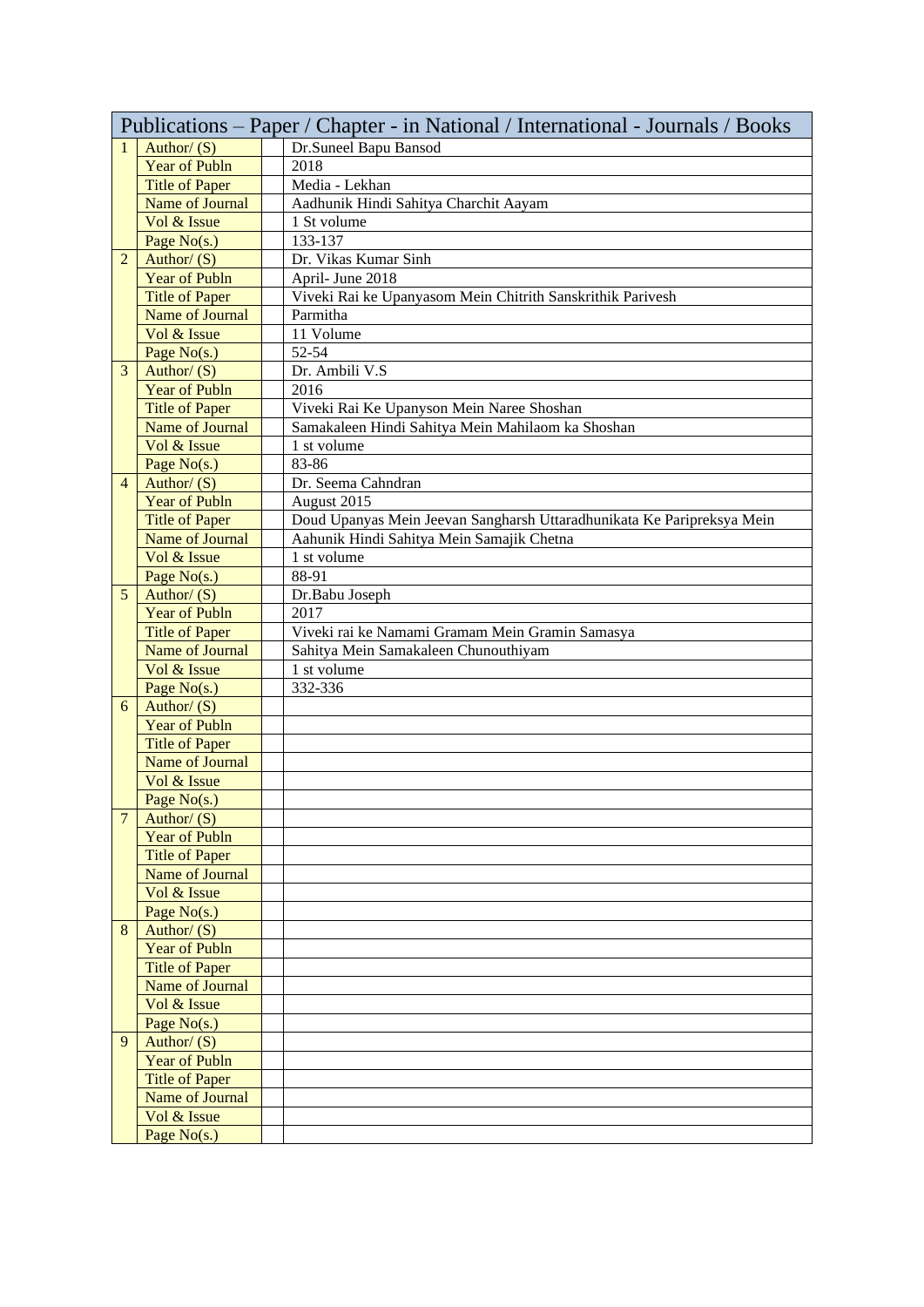|                |                          |  | Publications – Books / CD / DVD/webpage |
|----------------|--------------------------|--|-----------------------------------------|
| $\mathbf{1}$   | Author/ $(S)$            |  |                                         |
|                | Name of Editor (s)       |  |                                         |
|                | <b>Year of Publn</b>     |  |                                         |
|                | Title of the book        |  |                                         |
|                | Publisher                |  |                                         |
|                | Total no. of Pages       |  |                                         |
|                |                          |  |                                         |
| $\overline{2}$ | Author/ $(S)$            |  |                                         |
|                | Name of Editor $(s)$     |  |                                         |
|                | <b>Year of Publn</b>     |  |                                         |
|                | Title of the book        |  |                                         |
|                | Publisher                |  |                                         |
|                | <b>Total no.of Pages</b> |  |                                         |
|                |                          |  |                                         |
| $\mathcal{E}$  | Author                   |  |                                         |
|                | Name of Editor           |  |                                         |
|                | <b>Year of Publn</b>     |  |                                         |
|                | Title of the book        |  |                                         |
|                | Publisher                |  |                                         |
|                | <b>Total no.of Pages</b> |  |                                         |
|                |                          |  |                                         |

|            | Awards / Honour received |  |  |  |  |
|------------|--------------------------|--|--|--|--|
|            | Name of award/honour     |  |  |  |  |
|            | Instituted by            |  |  |  |  |
|            | Year                     |  |  |  |  |
|            | Criteria                 |  |  |  |  |
| $\sqrt{2}$ | Name of award/honour     |  |  |  |  |
|            | Instituted by            |  |  |  |  |
|            | Year                     |  |  |  |  |
|            | Criteria                 |  |  |  |  |

|                          | Membership in academic / Scientific/ professional – association / organisation |  |  |  |  |  |
|--------------------------|--------------------------------------------------------------------------------|--|--|--|--|--|
| 1                        | Name of academic /Scientific<br>association / society / organisation           |  |  |  |  |  |
|                          | Level (State/National/International)                                           |  |  |  |  |  |
|                          | <b>Position</b>                                                                |  |  |  |  |  |
|                          | Period                                                                         |  |  |  |  |  |
| $\mathfrak{D}$           | Name of academic /Scientific assoc<br>niatio/society/organisation              |  |  |  |  |  |
|                          | Level (State/National/International)                                           |  |  |  |  |  |
|                          | <b>Position</b>                                                                |  |  |  |  |  |
|                          | Period                                                                         |  |  |  |  |  |
|                          |                                                                                |  |  |  |  |  |
| $\overline{\mathcal{E}}$ | Name of academic /Scientific assoc                                             |  |  |  |  |  |
|                          | niatio/society/organisation                                                    |  |  |  |  |  |
|                          | Level (State/National/International)                                           |  |  |  |  |  |
|                          | <b>Position</b>                                                                |  |  |  |  |  |
|                          | Period                                                                         |  |  |  |  |  |
| $\overline{4}$           | Name of academic /Scientific                                                   |  |  |  |  |  |
|                          | association / society / organisation                                           |  |  |  |  |  |
|                          | Level (State/National/International)                                           |  |  |  |  |  |
|                          | Position                                                                       |  |  |  |  |  |
|                          | Period                                                                         |  |  |  |  |  |
|                          |                                                                                |  |  |  |  |  |
|                          |                                                                                |  |  |  |  |  |